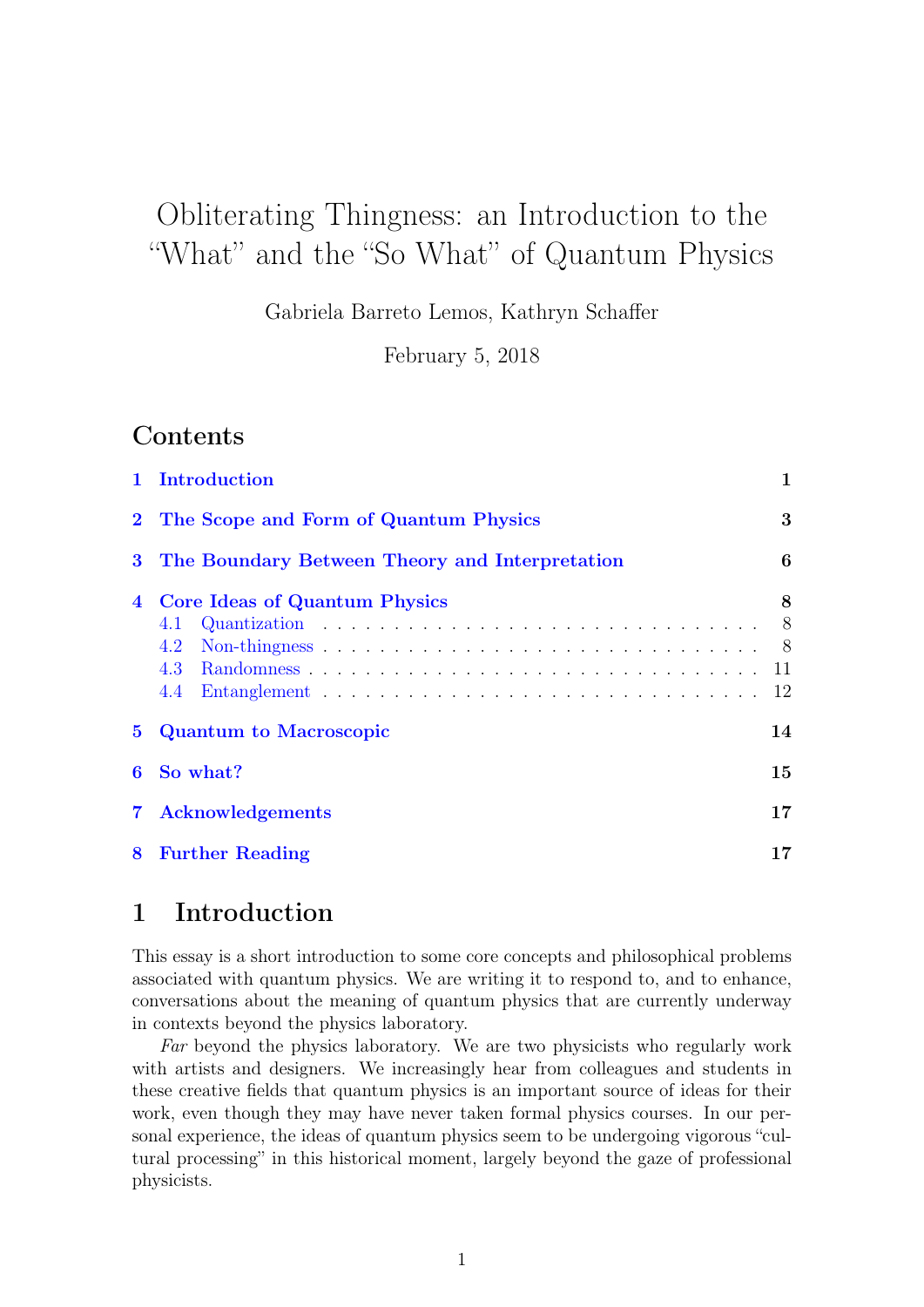"Cultural processing" is our own term. It is meant to loosely encompass anything that people do with the theories, empirical results, narratives, or methodologies of a scientific field that takes place outside the central institutions and practices of scientific research. It is an umbrella term for the many heterogeneous ways that some ideas from the world of science end up having meaning outside their original contexts.

Many scientists simply object to the idea that scientific ideas could have meaning outside their original contexts. We do not. First of all, any time that scientists themselves attempt to translate scientific ideas for a public audience, they are engaging in a form of cultural processing. The drive to share scientific ideas, and to re-express them in non-technical language, speaks to the potential for science to have meaning beyond a research paper or a technological application. It would be ridiculous to think that big ideas like relativity or quantum entanglement would have no importance beyond the lab; their non-technical relevance (including the potential for shaping worldview) is a part of why many scientists pursue, and share, their research in the first place.

We also believe that questions of the meaning of scientific claims already are (and should be) open to the input of non-scientists. Enabling interdisciplinary exploration into the philosophical, metaphorical, and generative potential of quantum physics concepts is one of our aims with this essay.

In the art and design world, we see a particular demand for greater understanding of quantum physics spurred by the influence of a single interdisciplinary feminist scholar, Karen Barad.<sup>[1](#page-1-0)</sup> Barad (who herself was trained as a physicist) has opened up entirely new communities of interest in quantum phenomena. You do not need to be familiar with Barad's work to understand the rest of this essay, but we will refer to her as a central example of someone who takes the ideas of quantum physics to be deeply meaningful outside of the laboratory setting. Barad believes that the facts of quantum physics are so philosophically important that they wholly change how we should think about people, relationships, subjectivity, objectivity, nature, culture, and scholarship itself. Citing Barad, scholars in the arts, humanities, and many interdisciplinary fields now write about the "observer effect" and "entanglement" – technical physics concepts – in work that has a distinctly social or political (that is, not primarily physics-based) emphasis.

As much as we support the productive export of scientific ideas into new contexts (even when it sometimes involves misunderstanding them), there are certain forms of cultural processing that we consider problematic. Some of these also come up often in conversations with students and colleagues. The threads of thought that we take issue with are the ones that treat quantum physics concepts as if they provide scientific backing for certain spiritual or health-related claims wholly beyond the domain of established science. Speculating beyond the limits of current knowledge is perfectly fair game for anyone, and such speculations need not be responsible to the methods and knowledge of science in every context (for example, in science fiction). Yet we think it is important to be able to tell the difference, and to respect the things that set scientific knowledge apart from other forms of thought or belief.

<span id="page-1-0"></span><sup>&</sup>lt;sup>1</sup>Barad is faculty at the University of California, Santa Cruz. Her book Meeting the Universe Halfway: Quantum Physics and the Entanglement of Matter and Meaning (Duke University Press, 2007) is widely read in the humanities, in science studies, and in the arts, although it is interesting to note that she is almost entirely unknown among physicists.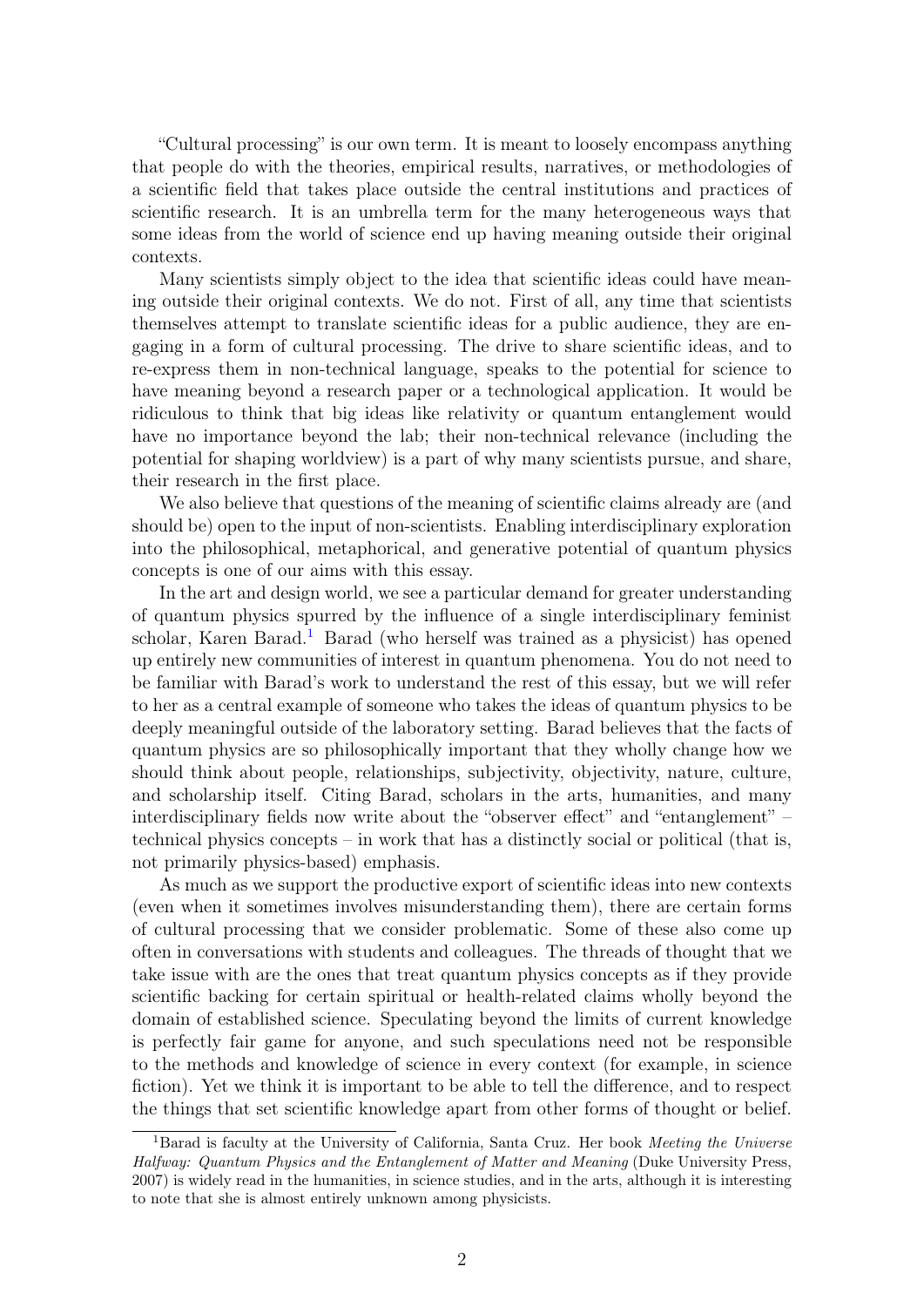Specifically, any claims of the sort "A physically causes B" are explicitly scientific claims. To be serious claims, they require a rigorous program of experimental verification to substantiate. Such substantiation, generally speaking, is absent for pseudoscientific claims like those involved in quantum healing and so forth. For example, consider the claim that thinking, through quantum physics, can somehow directly affect events in the world. This is not something that has a rigorous empirical foundation. Even if we take it as speculative, any possible mechanisms for physical causation need to be evaluated for consistency with everything else we know about how the world works. Precisely because we have such a sophisticated understanding of the forces involved in physical interactions (enabling a host of technologies from brain scanning to remote sensing), this is a high bar to clear. Any causal mechanism that is supposedly based on physics needs to be explainable along with and in relation to all the other physical causal mechanisms we already understand. In other words, any proposed physical mechanism for quantum healing needs to be explained in the same framework that explains MRI scans, thermal imaging, and all the other ways we already understand for communication with and about the body through known physics.

This is all a long way of saying: if it sounds too good to be true, it probably is. Quantum physics is not a trick or a way of evading the ordinary rules of nature. Quantum physics has some amazing implications, but it is very much grounded in the physical and the possible, describing processes that are going on in atoms, in computer chips, in lasers, and in nuclear bombs. Powerful stuff, but all wellunderstood, empirically founded, technologically activated physics.

In the next several sections, we will say more to define the scope of quantum physics, discuss some core representational and philosophical issues, and describe some of its key empirically-founded insights. Throughout, we will directly address possible philosophical conclusions one could draw from quantum physics, as well as try to clearly draw the line that divides science from pseudoscience.

## <span id="page-2-0"></span>2 The Scope and Form of Quantum Physics

Quantum physics, quantum mechanics, and quantum theory all refer to the same thing: our physical theory for phenomena on very small size scales (comparable to, or smaller than, the individual molecules and atoms that make up materials around us). A *theory* in physics is much more than a set of ideas. It expresses quantitative relationships between things we can measure, which means it involves equations. There are clear criteria for determining whether a theory in physics is a successful one or not. To be successful, it must be able to account for experimental results that have already been obtained, and, more importantly, be able to predict the outcomes of future experiments. Successful theories become integrated into the working practice of physics. A central part of that research is to explore the consequences and applications of the theory, as well as to continually develop more rigorous tests that probe its scope and limitations. Any robust and repeatable observation that is in conflict with the theory may require a revision to or replacement of the theory. If this does not occur, and evidence in support of the theory grows, it becomes even more deeply ingrained in how we do and think about physics.

Quantum theory is one of the most successful physical theories ever developed. Since its foundation in the early twentieth century, this theory has been tested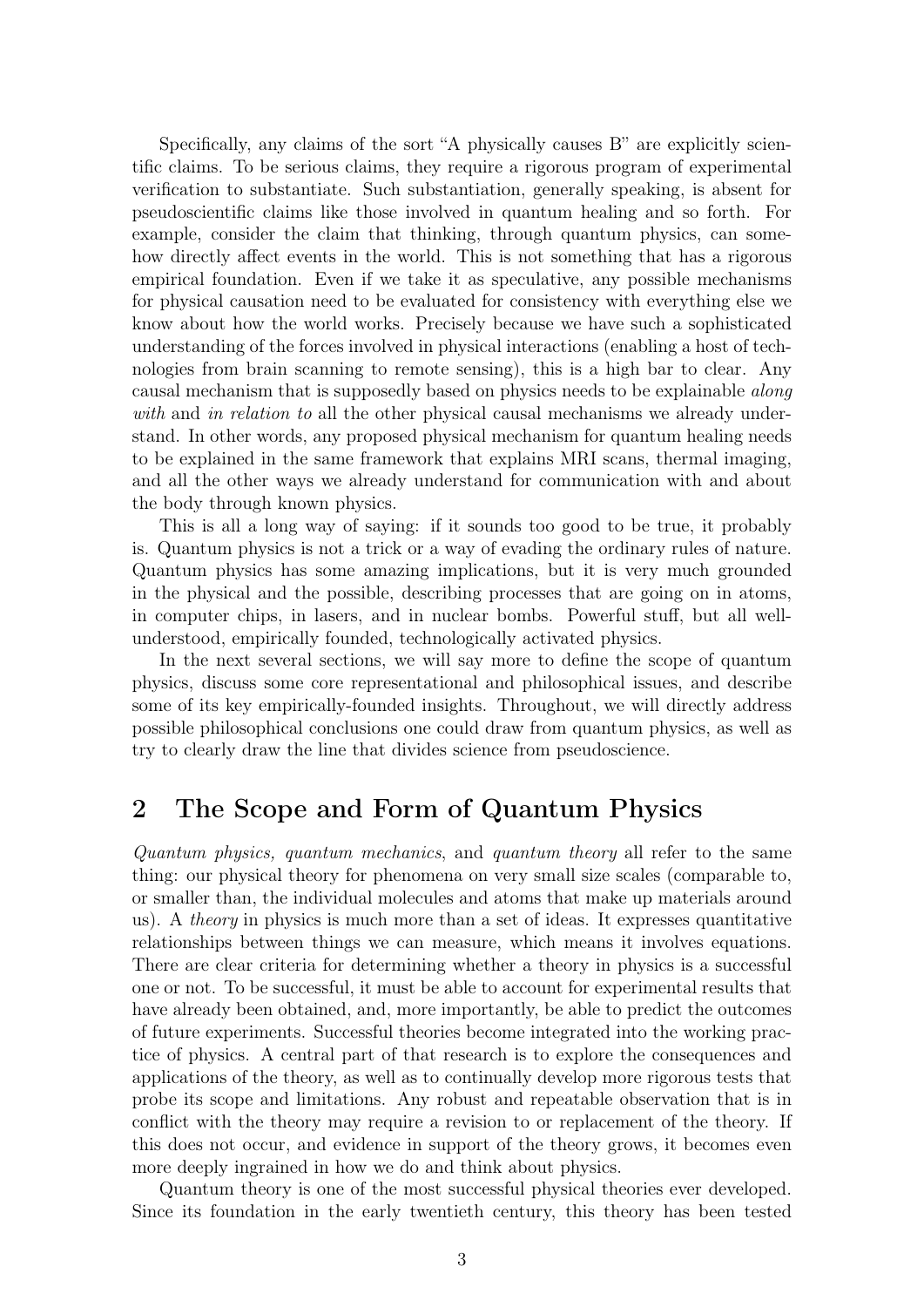through decades of rigorous experimentation. Its track record of accurate prediction is astonishing, allowing countless technologies to be designed on the basis of those predictions. Every digital camera and smartphone in the world is a testament to the success of quantum theory, as is every nuclear power plant. Quantum theory is so fundamental to our understanding of nature that it underlies entire fields of scientific research (e.g. chemistry). Quantum physics is thus not at all speculative. It is not a form of philosophy, and it is not something that is principally expressed, or employed, through verbal language. At its center is a practical toolkit of equations that technical experts use to model, understand, and design a wide range of structures and phenomena that involve light, electrons, and atoms.

One of the most remarkable lessons from 20th century experimental physics is that light and electrons and atoms require a very different kind of description than macroscopic objects and events. There are two important points here. First, nature is not the same on every scale. On small scales, bits of matter move and interact in completely different ways than bodies in a room or planets around a star. Second, we discover that the equations we need to describe and predict those motions and interactions are of a completely different character, too.

If you are not used to thinking about how equations relate to things in the world, it might be hard to imagine what we mean by equations having a "different character." It might also be hard to believe that talking about equations is important in a supposedly non-technical introduction. The core content of quantum physics is expressed through equations, and one of the key points we want to make is that there is ambiguity any time you try to translate those equations into words. This opens up philosophically interesting (and possibly problematic) territory, so it is worth highlighting.

Whether we are talking about macroscopic or microscopic phenomena (large or small scales), physics deals with things like motion, interactions (like collisions), forces, causality, and changes in physical systems over time. To take an especially simple example, imagine that some asteroids in deep space collide and a chunk of rock goes hurtling away into space. The role of a physical theory is to do something like provide an equation to describe the motion of that rock. The equation will contain symbols that stand for the measurable properties of the physical system. The mathematical relationships between symbols in the equation serve as a model for the physical relationships between the properties themselves. That model can be manipulated to learn things about the physical system, like where the rock will be at a future time.

However, if we consider a single electron flying through empty space, we are in the realm of quantum physics and we need to use a different equation. Let's compare the equations we would use in the macroscopic and microscopic cases, to talk about some of their differences (don't worry - you do not need to do any mathematics to follow the discussion).

An equation we could use to describe the motion of a rock hurtling through empty space might look like this:

$$
x(t) = x_0 + vt.
$$
 (1)

Each symbol in this equation has a meaning that we can express in plain language.<sup>[2](#page-3-0)</sup>

<span id="page-3-0"></span><sup>&</sup>lt;sup>2</sup>Note that, in this equation as well as any other used in physics, it doesn't matter what the symbols actually are as long as we know what they represent, or how to use them.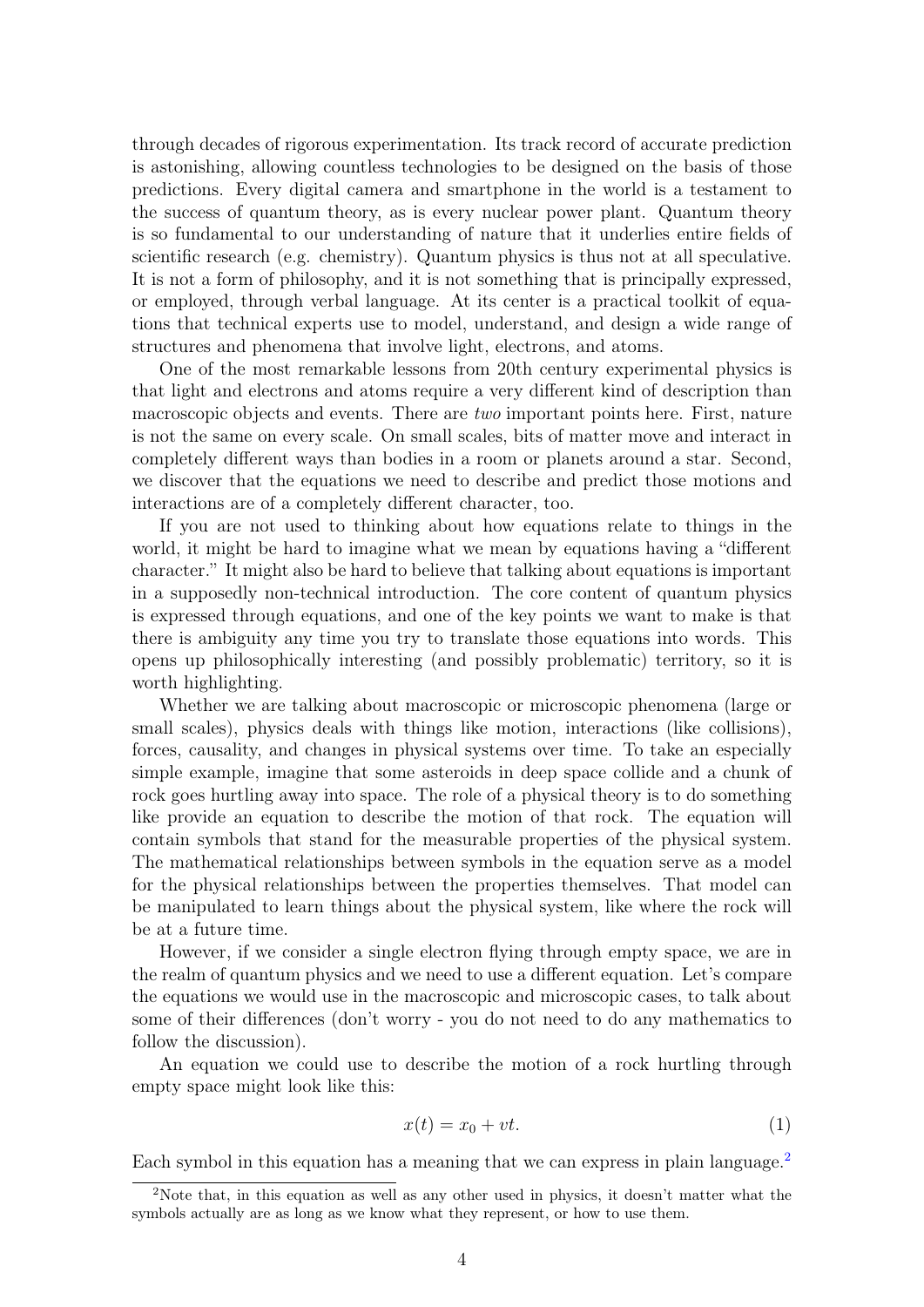The symbol  $x(t)$  represents the position of the rock, along its direction of motion, as a function of time. The symbol  $x_0$  represents the position of the initial asteroid collision that sent off the rock at some speed. The symbol  $v$  represents the speed or velocity of the rock as it hurtles through space. And  $t$  represents the time that has elapsed since the rock started moving.

Now, in contrast, here is an equation we could use to describe an electron freely traveling through space:

$$
\Psi(x,t) = \frac{1}{\sqrt{2\pi\hbar}} \int_{-\infty}^{\infty} \phi(p)e^{ipx/\hbar}e^{-iEt/\hbar}dp.
$$
 (2)

You will immediately notice that it looks a lot more complicated. While the first equation used only algebraic operations, this one depends on calculus (note the long curly integration symbol) and has imaginary numbers in it (the  $i$ ), which is why quantum physics is not usually taught early in an individual's education. The most important point we want to make about this equation is that, in contrast to what we did with the previous equation, we cannot simply tell you what each symbol in the equation means. Arguably, nobody can.

This is a key thing that makes quantum physics weird. How can we have a successful equation, but no consensus on how to talk about what that equation means?

In the macroscopic case, computing  $x(t)$  lets us track the position of the rock. The position and time, as well as the velocity and initial position of the rock (that is, all the things that are in the equation) are things we can measure any way we choose, and in any order, and we should find that when we plug everything in, the equation holds true. We treat measurable physical properties in macroscopic physics as if they have definite physical reality and definite relationships to one another, which we can represent directly with mathematical relationships.

In the quantum case, the analogous symbol to  $x(t)$  is  $\Psi(x, t)$ . It has a name - the wavefunction for the electron - but it does not have a single clear interpretation or meaning that we can tell you in simple language. There are computational recipes we can use to manipulate  $\Psi(x, t)$  to predict something, but that prediction will be statistical in nature, specifying a probability for finding the electron in a certain place at a certain time, rather than specifying that a specific position that the electron will be at a specific time. We will find, through these computations, that the electron could be in many different places. There is no way to predict exactly which will be actual location if we perform the physical measurement. The wave function mathematically encapsulates all the possibilities. What it does not do is tell us is what underlying physical mechanism leads to the need for a probabilistic description in the first place. That is, it does not tell us what the electron itself actually is, nor how it ends up behaving in this odd way.

Measurement also matters in the quantum physics mathematics in a way that it does not matter for classical physics computations. When we manipulate the equation for the rock, we do not need to take into account whether we measure the velocity first or the position first. When we manipulate the quantum physics equation, we have to explicitly account for the types of measurement that are made and their order. The order of measuring the properties of the electron matters, and each type of measurement actually changes the wave function itself.

Thus the way quantum equations function is simply different. They do not have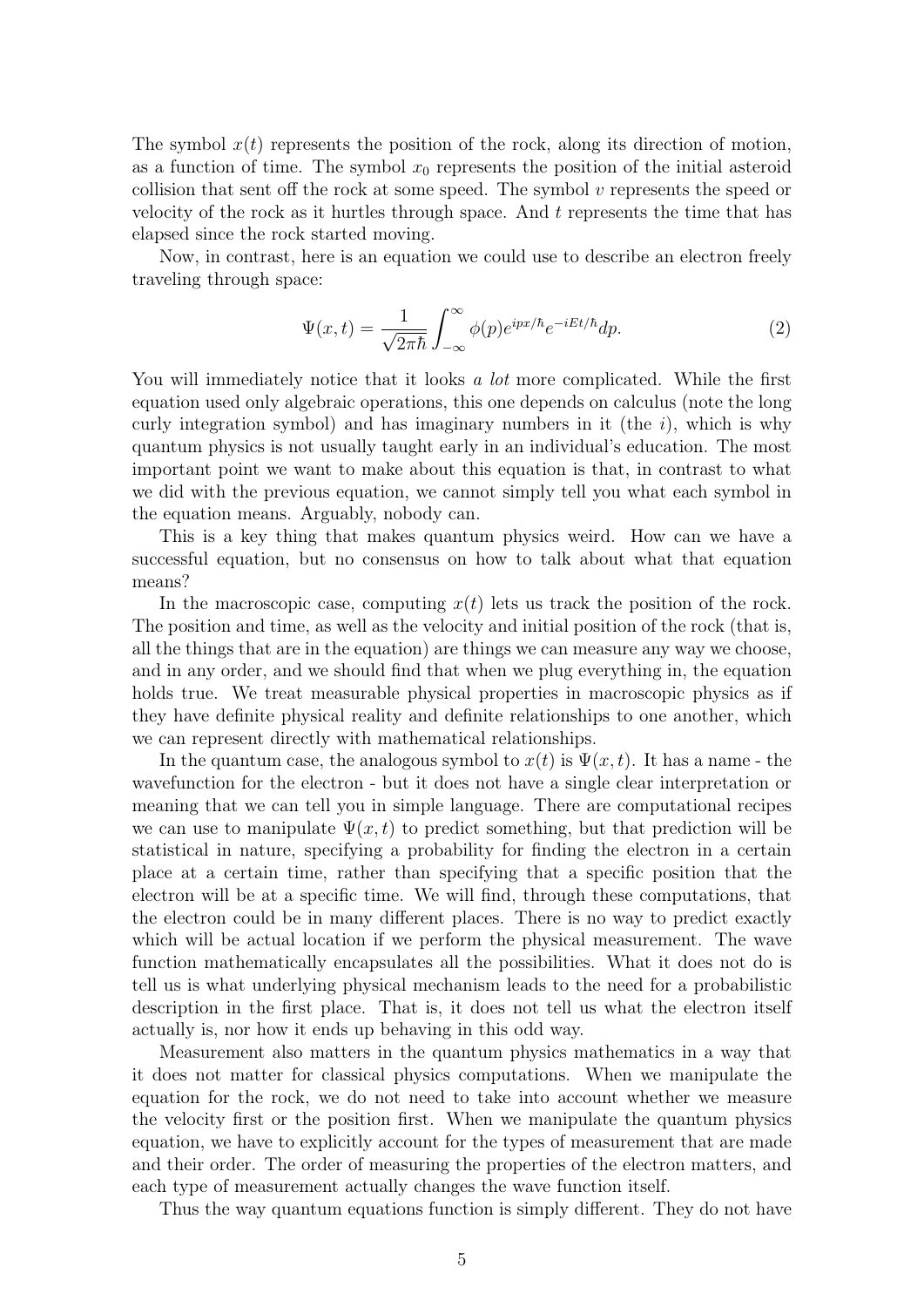terms in it that relate to simple, nameable things nor to permanent and independently knowable *properties* of those things. Quantum theory gives us a probabilistic description of many possibilities. Nobody knows for sure why these recipes work, nor how to talk about the relationship between the mathematical operations and the underlying physical nature of the electron itself.

The point is that it does work. Both equations given in this section work, just in different contexts (macro versus micro). Both equations are idealizations, and real scenarios often require more complex versions (to take into account forces due to gravity or due to other particles, for example). But, when the conditions are close to the ideal, the equations function predictively and descriptively, in their different ways. Macroscopic physical reality can be described with equations that have nameable things and well defined properties. Microscopic reality requires probabilistic equations with a less direct relationship between the symbols and anything we can simply name or define.

## <span id="page-5-0"></span>3 The Boundary Between Theory and Interpretation

We seem to be stuck accepting that quantum mechanics equations are just different. Most importantly, they make no unambiguous references to the structure or form of physical reality prior to specific measurements. Quantum physics does not tell us what the electron is, or what the wave function means. To go the extra step of assigning words to the things that are represented in this scheme, we have to pick a particular interpretation.

The interpretation is a set of philosophical commitments associating the terms in quantum mechanics equations, and the phenomena observed in laboratories, with specific meanings. This step is necessary if we want to say things like "in quantum physics an electron is..." or "when the electron went through the apparatus, what happened was...." The point is that such sentences will come out differently if we make different interpretational choices.

Thus, and this is the punchline of this section (and a key punchline of the whole essay) there is no single quantum ontology.<sup>[3](#page-5-1)</sup> A quantum ontology would be a scientifically supported way of answering questions like these: What is actually going on with the electron flying through space? Is the electron itself actually "spread out," physically embodying many possibilities at the same time? Does  $\Psi$  correspond to a real physical thing, or does it capture something only about what is knowable about a situation? Could there be multiple versions of reality - multiple universes, even in which the electron is in all of the different places that are expressed as possibilities in  $\Psi$ ? Is the randomness we observe - the need for a probabilistic description something fundamental to the universe, or an expression of limited knowledge?

All of these are questions about the structure of physical reality on the quantum scale, and none of these questions can be answered unambiguously by the physical theory itself. While quantum theory is wildly successful and well proven as a tool, it leaves open major questions about how the universe actually works.

<span id="page-5-1"></span><sup>&</sup>lt;sup>3</sup>"Ontology" is a word from the field of philosophy that refers to a theory of "what is" in the universe. It is often contrasted with "epistemology," describing a theory of how we know about things in the universe.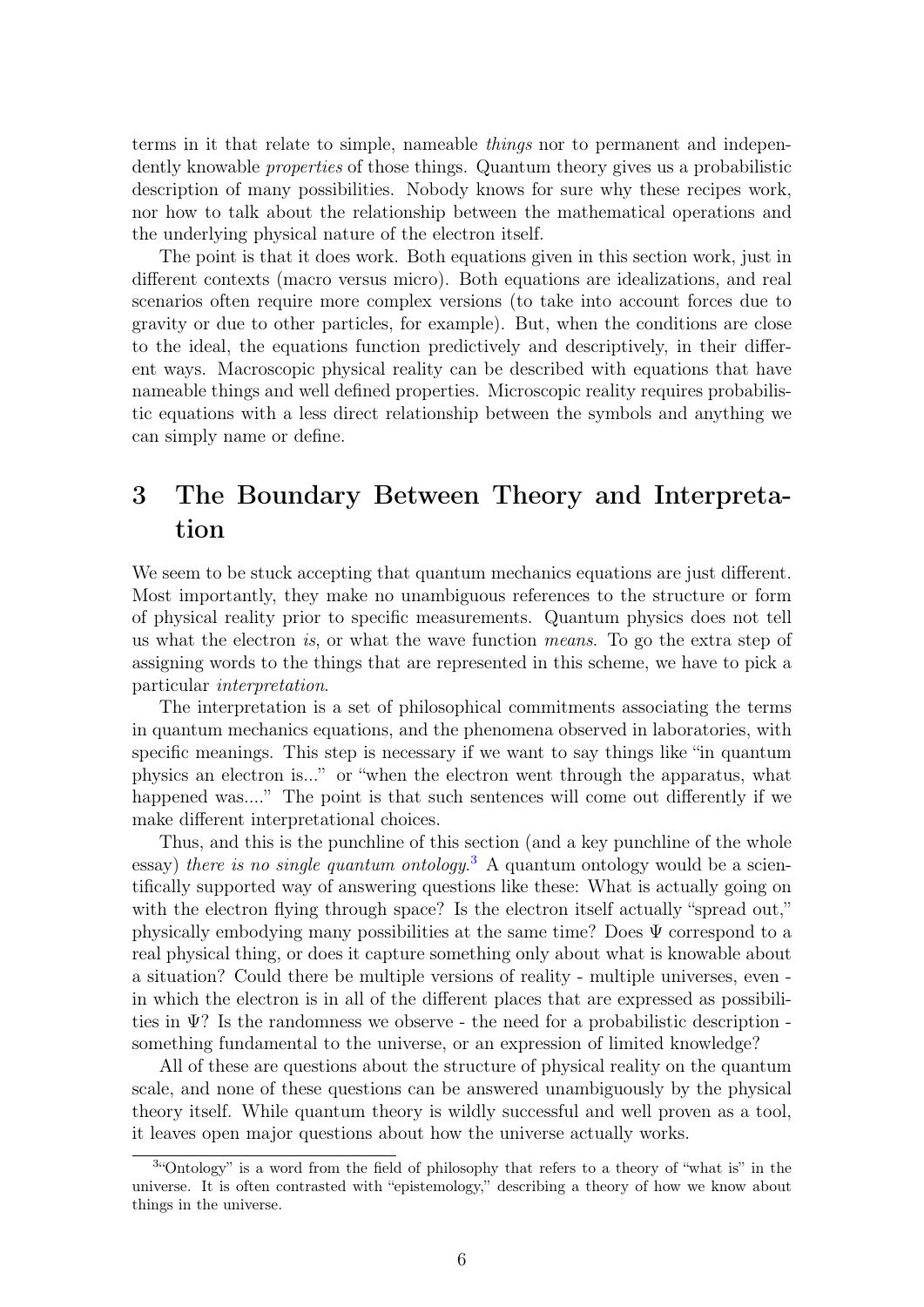Most non-technical writing about quantum physics does not emphasize this point. Authors typically pick an interpretation and explain quantum physics from within that framework. It is hard enough explaining the weirdness of quantum physics within a single interpretation, much less trying to explain that everything could be completely different if we picked another. But if you are interested in asking about the meaning of quantum physics "outside the lab," we think that it is important to acknowledge that there is no consensus on the meaning of quantum physics "inside the lab."

This point is relevant, for example, if you are reading Karen Barad. She takes quantum ontology as the starting point for rethinking all ontology (as well as epistemology and ethics, in fact). To do so, she must commit to an interpretation in order to have a quantum ontology to start with. In her case, she picks an interpretation that is widely favored among physicists (for historical and cultural reasons, not be-cause there is any evidence supporting it). In this interpretation<sup>[4](#page-6-0)</sup>, something like an electron is treated as a fundamentally indeterminate entity prior to measurement. This means that it does not have well-defined properties (like location, or velocity) until it is measured. Measurement (which need not be measurement by conscious humans, but could be some form of interaction with an environment as well) creates definiteness. Barad takes this as a fundamental fact of how the universe operates: definite properties, and definite things, only emerge through interactions. The notion that anything, on any scale, has a persistent and well-defined identity, is thus called into question.

Our point is that you might end up with quite different philosophical conclusions if you started with a different interpretation of quantum physics. In some, entities like electrons (and everything else) have perfectly well defined properties. To account for quantum phenomena, we know that it is impossible to have complete access to information about those properties (otherwise, different forms of equations, more like the classical case, would work). But definite things and definite properties may in fact exist.

A final note for this section on interpretation is that the lack of a single clear interpretation does not mean that the nature and structure of the universe is a philosophical free-for-all. There are many speculative or imagined ideas about quantum physics that are simply inconsistent with empirical facts or the scientific method (like quantum healing claims, as we mentioned in the introduction). What an interpretation of quantum physics deals with is the meaning we assign to (a) terms that show up in equations or (b) phenomena that are observed in well-controlled, repeatable physics experiments, like the kind that are described in peer-reviewed research publications. If an author or speaker claims to discuss the physical, causal implications of quantum physics and there are no equations or rigorously-performed quantum physics experiments involved (at least in the background), it is not actually about quantum physics, in any interpretation. Period.

<span id="page-6-0"></span><sup>&</sup>lt;sup>4</sup>Which is known as the "Copenhagen interpretation," referencing the place where it was mostly developed by Niels Bohr.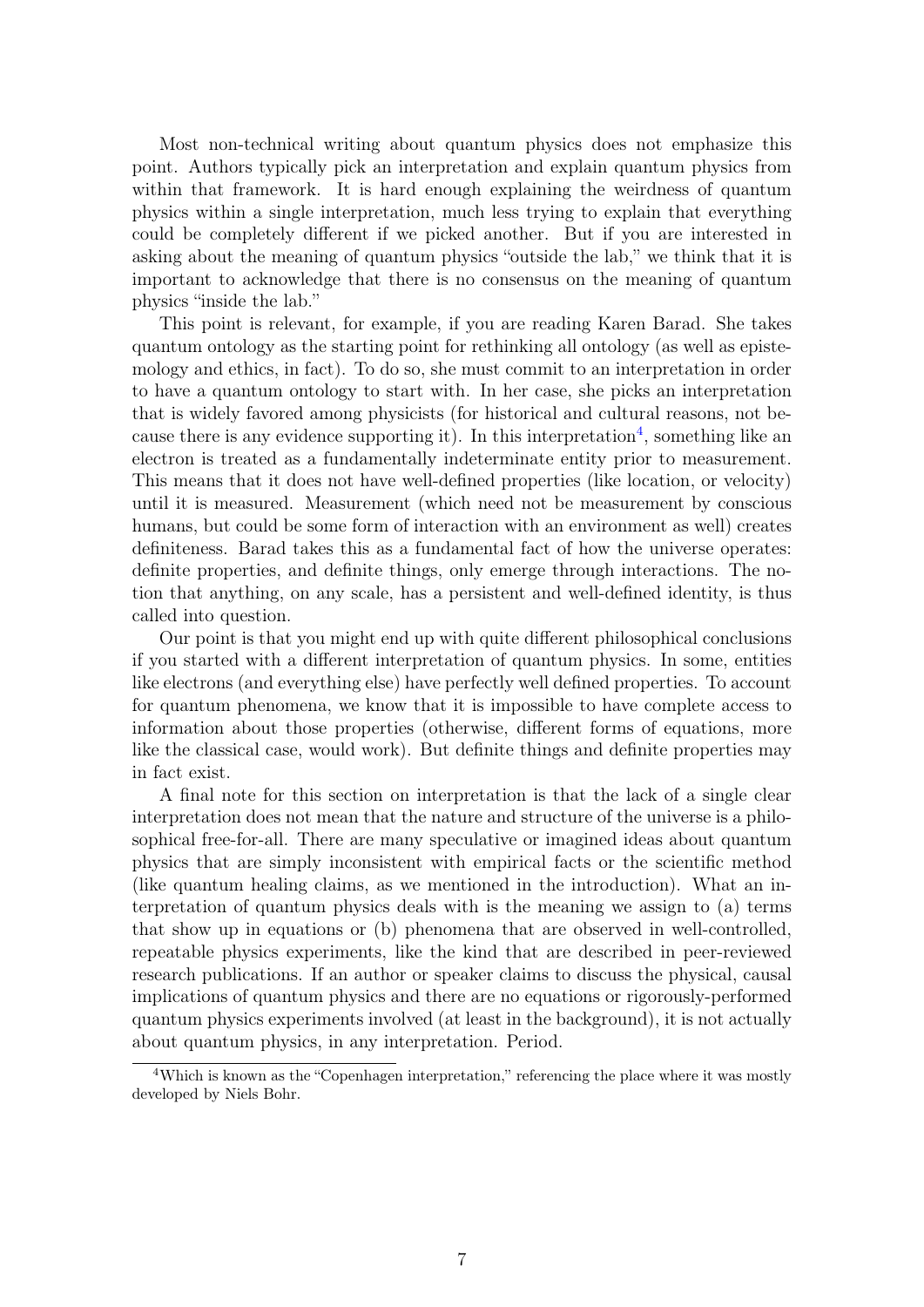## <span id="page-7-0"></span>4 Core Ideas of Quantum Physics

We have argued that there is no single framework for discussing quantum phenomena through language. Short of listing empirical results and providing equations and recipes to predict them, there can be no "interpretation-free" description of the microscopic world.<sup>[5](#page-7-3)</sup>

Nevertheless, an equally important point is that no matter what physical reality corresponds to the equations of quantum physics, it is a weird one. Weird, meaning inconsistent with what you would expect based on macroscopic experience.<sup>[6](#page-7-4)</sup>

What we want to do in this section is call out some of the core facts of quantum physics that, regardless of how we interpret them, are in conflict with the intuition and experience we have on the macroscopic scale. We will use a mix of analogies, hypothetical examples, and a little bit of our own invented language, in a deliberate attempt to avoid some of the most common (and tightly interpretation-bound) pedagogical constructs, letting us hopefully emphasize the interpretation issues more clearly.

#### <span id="page-7-1"></span>4.1 Quantization

Quantum physics gets its name from one core fact: at the smallest scale, nature is "digital" not "analog." Think of the difference between a digital and an analog clock. In the digital clock the smallest "chunk" is a second, whereas an analog clock runs continuously. The second-hand can be in between two one-second tick-marks on the clock dial. Physical entities like matter and light come in smallest chunks, like the bits and bytes of digital information. So do properties of those physical things, like their motion energy, or their electric charge. Quantum (plural quanta) is the name given to an individual chunk.

This fact, by itself, means that the rules of the game are different on a microscopic scale. Basic physical quantities like energy and momentum can only be exchanged in certain specific quantum units. This imposes constraints on the interactions that are possible among quanta of matter or light. In physical interactions, quanta can only exchange energy or momentum in whole quantum "chunks," and never in smaller amounts. In the macroscopic world, it is as though a tea kettle heats up by gradually warming up from zero to the boiling temperature, spending at least a tiny moment at every temperature in between. In analogous microscopic systems, there are specific steps to any such process, and there simply is no "in between."

#### <span id="page-7-2"></span>4.2 Non-thingness

Electrons and other particles that make up matter are themselves quanta. Photons (individual "chunks" of light) are quanta. So what are quanta? Well, that's where

<span id="page-7-3"></span><sup>5</sup>Arguably, even the choice of the way that the equations are constructed is linked to interpretation, although ultimately all successful formulations of quantum physics need to be mathematically equivalent wherever they link to descriptions or predictions of well-established quantum phenomena.

<span id="page-7-4"></span><sup>&</sup>lt;sup>6</sup>This point is argued nicely in the book *Quantum Ontology: A Guide to the Metaphysics of* Quantum Mechanics by philosopher of science Peter Lewis (Oxford University Press, 2016). Lewis argues that while there is no single quantum ontology, all possible interpretations of quantum physics are philosophically significant.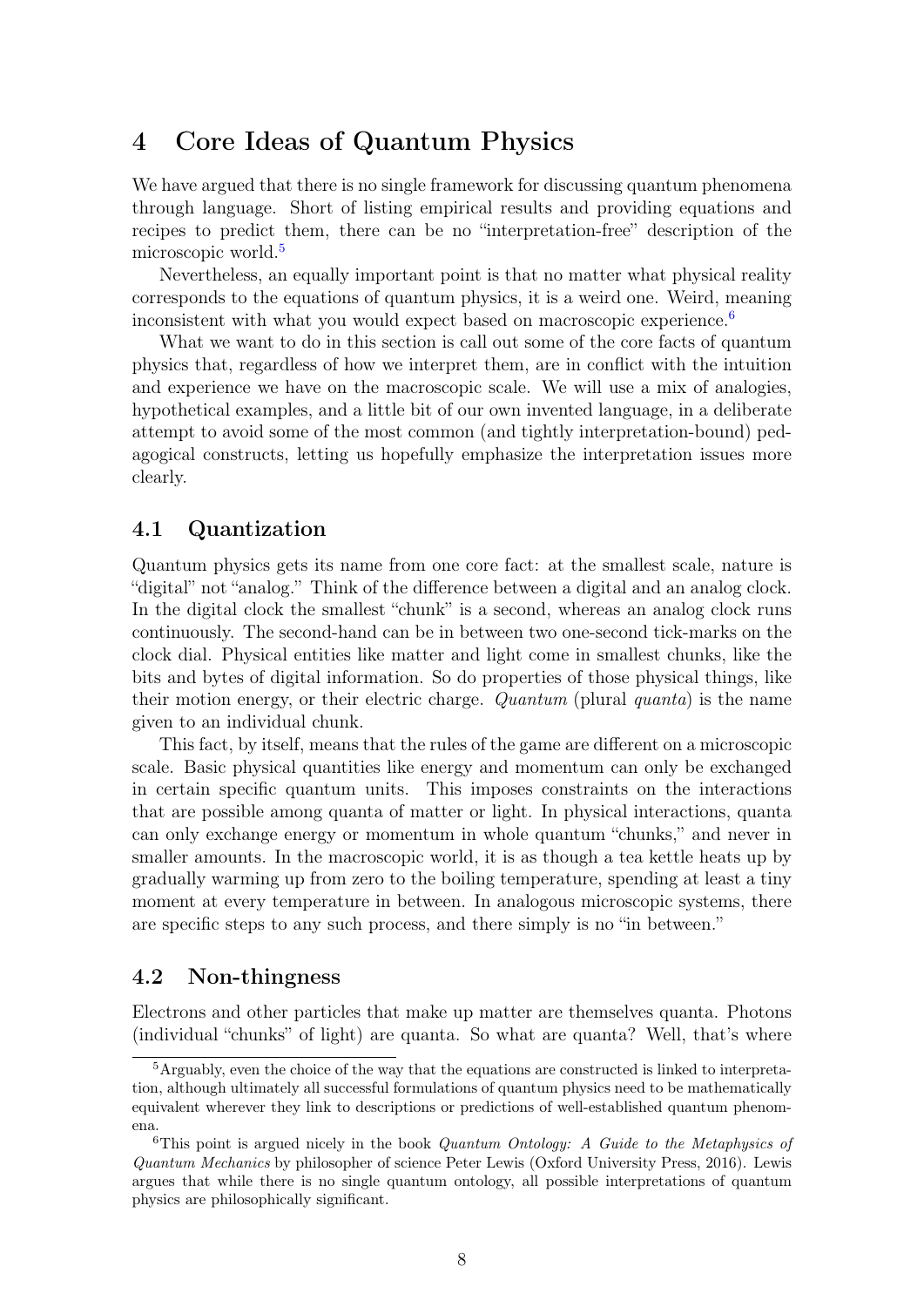we hit the interpretation problems described in the previous section. There is no single way to talk about what they are, so let's focus instead on what they are not. The single most important idea to grasp about quanta is that they are not things. This is at the heart of the radical weirdness of quantum physics.

Let's define what we mean by *things* so that this statement gains some weight. Things are objects that operate by the familiar rules and logic of the macroscopic world. Examples include coffee, cats, cars, carpets. Things take up space. If they move, they do so in a continuous way along a single trajectory in space. They cannot be in two places at once. They cannot jump instantly from one place to another. Things have physical properties, like their size, location, or speed of motion. Those properties may change over time, but at any single moment, the properties have definite values that can be used to describe the thing in question. Things continue to exist when we're not looking at them. If they are created or destroyed, compounded or broken apart, there is a single narrative we can use to describe what happened.

None of the statements we made about things, above, can be applied in a straightforward way to describe how quanta work.

Of course, it isn't simple to say "instead, quanta work like this," because while the empirical facts are well established, the words we would use to describe them are tied to specific interpretations. Given a single scenario involving an electron in a laboratory, one physicist might be comfortable describing its behavior by saying "the position of an electron is intrinsically undefined, all we know is that it behaves as if it were in many places simultaneously." Describing the same physical scenario, another might say "an electron is a spread-out entity that does not have a single location." Or, "the electron always has a single, definite location, but knowledge of that location is deeply impossible."<sup>[7](#page-8-0)</sup> Or even, "many parallel universes exist, and in each of those, a copy of the same electron exists at a different place."<sup>[8](#page-8-1)</sup> These are a just a few of the many radically different (and quite radical) statements linked to different interpretations of the electron's non-thingness. The equations describing all of these statements are the same. The observed behavior of the electron is the same in each case. The electron's departure from everyday physics is the same. The words, and the worldviews that accompany them, may be quite different.

Since we view non-thingness as a central feature of quantum physics, we would like to help you to build some intuition for it through analogy. Humans work all the time with abstract concepts that have some non-thing-like behaviors. For example, money.

To explore money as an analogy for conceptualizing quanta, imagine that you have some dollar bills in cash and you deposit them into your bank account using an ATM machine in Chicago. You put real physical money into the machine at a specific location. But you know that as soon as the machine counts the bills and credits your bank account, any meaningful relationship to tangible dollar bills is lost. When you held the dollar bills, the money had a well-defined place: it was in your hand. Once you deposit in the bank, where exactly is it?

<span id="page-8-0"></span> ${}^{7}$ A seminal collection of papers (some are technical and others non-technical) focusing on this viewpoint is Speakable and unspeakable in quantum mechanics: Collected papers on quantum philosophy, J. S. Bell, Cambridge University Press (2004).

<span id="page-8-1"></span><sup>8</sup>To dig deep into the philosophy of the so-called many-worlds interpretation of quantum physics,you might want to take a look at the collection Many Worlds? : Everett, Quantum Theory, and Reality , Saunders , Simon, Barrett, Kent and Wallace, eds., Oxford University Press (2010). Beware that some of the essays are a little technical, but not all of them.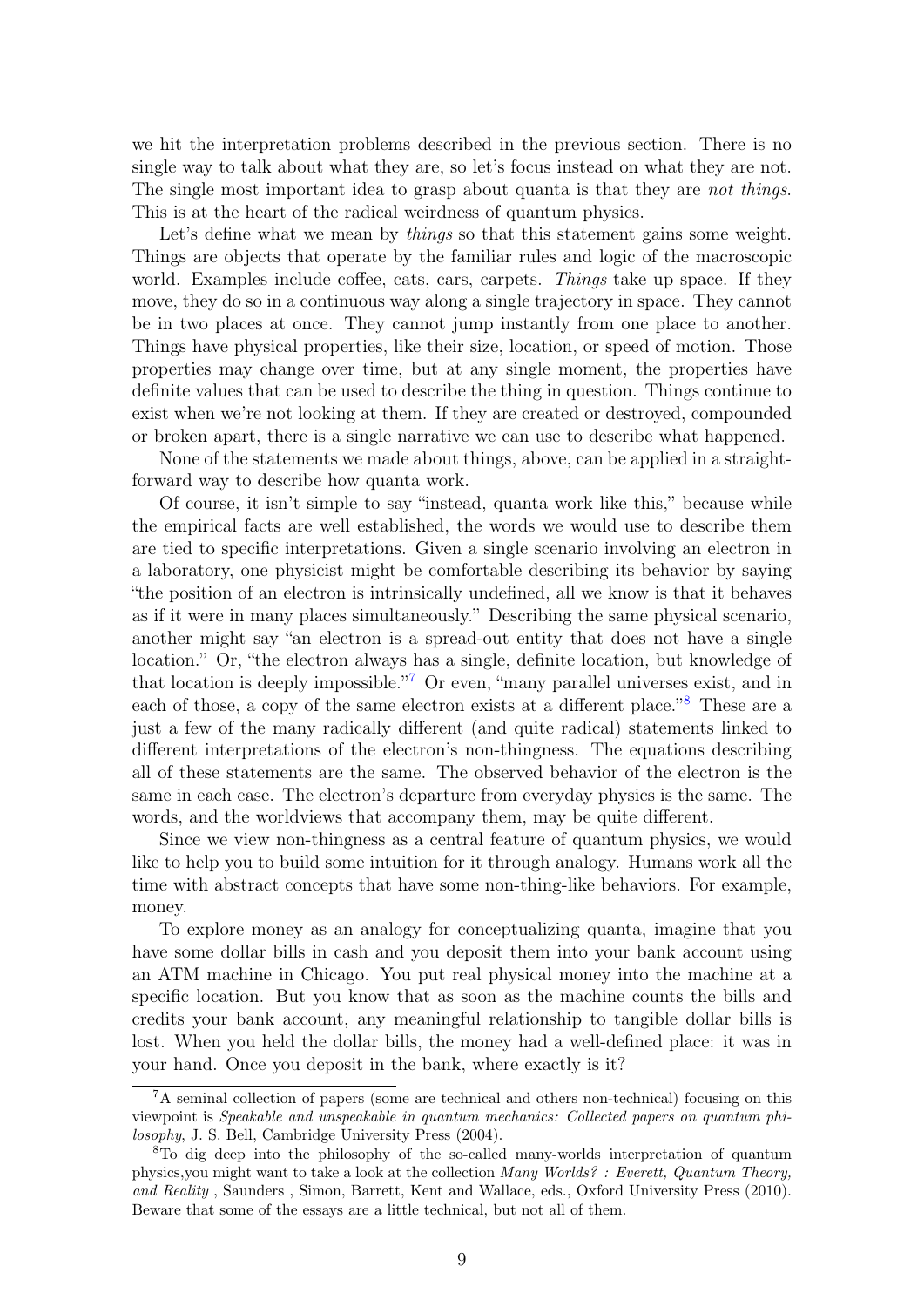Sure, the ATM creates a computer record, and that computer record is located somewhere (probably duplicated in many places). Yet it doesn't seem right to say "the money becomes bits stored in a computer." If the whole transaction were recorded on paper instead of bits on a computer, it would still be the same money. Money-in-the-bank is an abstract concept that does not necessarily depend on the form of any particular record we use to keep track of it.

This abstract concept of money in the bank or a dollar you own is the concept that behaves much like quanta do. Dollars that you own do not always have a welldefined trajectory in space, and we cannot always sensibly ask where they are at any given moment. Suppose you deposit some dollar bills into the ATM in Chicago, and later fly to L.A.. You can withdraw your money from an ATM there. Would you say the money was somehow in L.A. before you went there? How did it "know" you were going to L.A. and not New York? If you had chosen to go to New York, you would have been able to withdraw it there. In a sense, then, your money is equally present anywhere that is connected to the same bank network, and where you find it at any given moment depends on where you initiate a bank transaction. This is a lot like the way that a quantum lacks a well-defined location in an apparatus, until it is measured.

Along these same lines, the money does not need to pass through points in between two locations where you enact transactions with it. We would not say that between your transaction in Chicago and your transaction in L.A. that the money must have been in a city like Denver, somewhere in the middle. Of course, if you go to Denver, you can make your money be there by initiating a bank transaction there instead. But would it have been there without you? Would it have been in any of the cities along any route from Chicago to L.A.?

The lack of definite trajectory in this example is similar to the behavior of electrons and photons and other quanta. It is a weird comparison, because money is an invented abstraction, and electrons and photons and other quanta are constituents of the touchable, viewable physical world. Yet, the intuition you have for the way money works is a useful start for grasping the non-thingness of quanta.

One useful feature of the analogy is the way that your transactions play an active role in determining where your money is. In the physical world, if someone or something interacts with a quantum, it changes the quantum's behavior. This is known as the "observer effect," although it does not necessarily require a conscious observer. Consider a quantum like an electron that is sent through an apparatus in which it can travel multiple paths. We discover that it does different things depending on where (on which path) we place our detectors. That is, the act of detecting the quantum actively changes what it does.

One thing that the money analogy cannot capture is that the mere existence of multiple possible paths can affect the outcome for individual electrons passing through an apparatus. This is a bizarre thing, that is not at all true for money in the bank. The mere presence of a path through Denver as one route from Chicago to L.A. does not change the behavior of your money. In a physics experiment, different outcomes will happen if more paths are present, even if every measurement only ever shows it on one single path. This is exactly the kind of experimental result that leads to the interpretative disagreements we described before: is there a guiding force that makes the electron act as if it were in many places at once? Is the concept of location just something we can't use with electrons, when we are not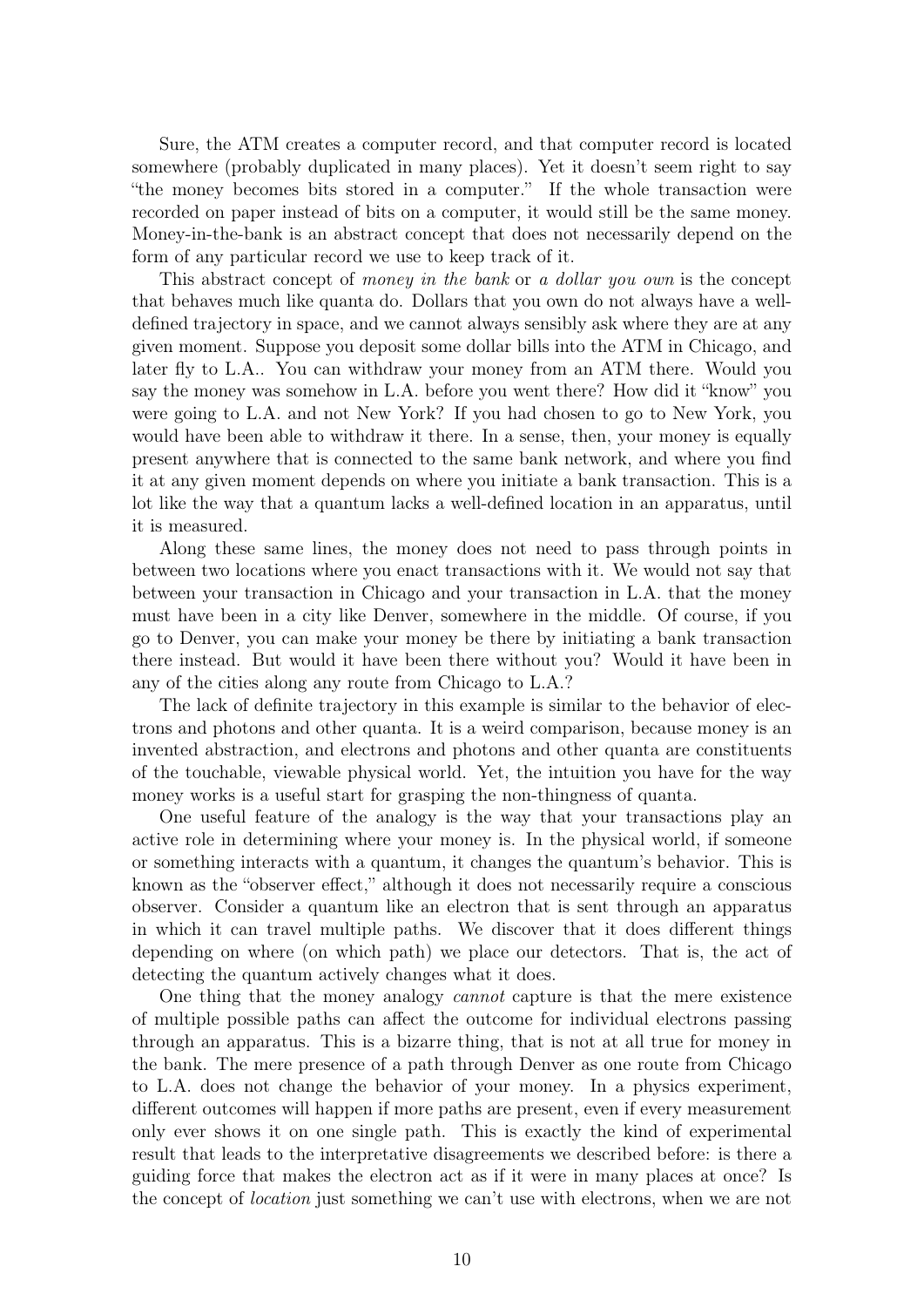actively observing them? Are there many copies of the same electron simultaneously taking all possible paths in many universes?

In the end, even if some analogies can help provide some intuition about what we mean by non-thingness, we are likely to hit dead ends with every analogy that uses words or familiar everyday concepts. The familiar, and the everyday, is rooted in the macroscopic world, and the microscopic world simply plays by different rules.

#### <span id="page-10-0"></span>4.3 Randomness

All quantum phenomena display randomness.

We encounter randomness everyday on a macroscopic scale, but the randomness in quantum physics is of a different character. For example, consider flipping a coin and obtaining a random result - heads or tails. The way this differs from quantum randomness is that in macroscopic random events there are knowable (at least in principle) reasons why a particular outcome occurs. You could make a movie of the coin flip, analyze the air currents, and reconstruct how the exact finger motion and trajectory of the coin through the air resulted in it landing heads-up. In other words, we can construct a single coherent narrative of the coin, from the moment it was thrown to the outcome of the experiment. It may be challenging in practice to predict or fully analyze the outcome of a coin flip, but it isn't impossible in principle.

On the quantum scale, predicting or fully analyzing the outcomes of random events is impossible, even in principle. (Well, to be fair, there are some disagreements about how far to go with the "even in principle" statement, which we'll explain in a moment). One issue is that there is no way to continuously measure ("take a movie of") a random quantum process without physically interacting with it and affecting the outcome of the process. There is no single coherent narrative describing a quantum process leading to the prediction with certainty of an experimental outcome. The logic that quantum random events follow in physics experiments is inconsistent with the idea that the entities have well-defined and knowable reasons for any given outcome.

Let's elaborate on the terms "well-defined" and "knowable." What we have dis-covered empirically in physics experiments<sup>[9](#page-10-1)</sup> is that we have to give up on the idea of well-defined and/or knowable reasons for random events. Any form of randomness has a logic to it that we can analyze, and the logic of quantum randomness is inconsistent with the idea that there are knowable or definite causes for specific random outcomes.

A quantum system analogous to a coin flip might be an experiment in which we send quanta through an apparatus and then measure a certain property that has a 50% probability of having one value (call it "A") and a 50% probability of some other value (call it "B"). For example, it could have 50% probability of facing up or facing down. Between the beginning and the end of the experiment, was it facing up or down? Was there some cause or reason responsible for an individual quantum ending up facing up or facing down? Is that reason something that we could know? We cannot answer these questions in the same way that we can for a

<span id="page-10-1"></span><sup>9</sup>Specifically, physics experiments testing something called "Bell's inequality." The details are straightforward but lengthy to explain so we have opted not to cover them here. This is a critical set of concepts and experiments to research further, though, if you want to learn more about how deeply strange the quantum world actually is.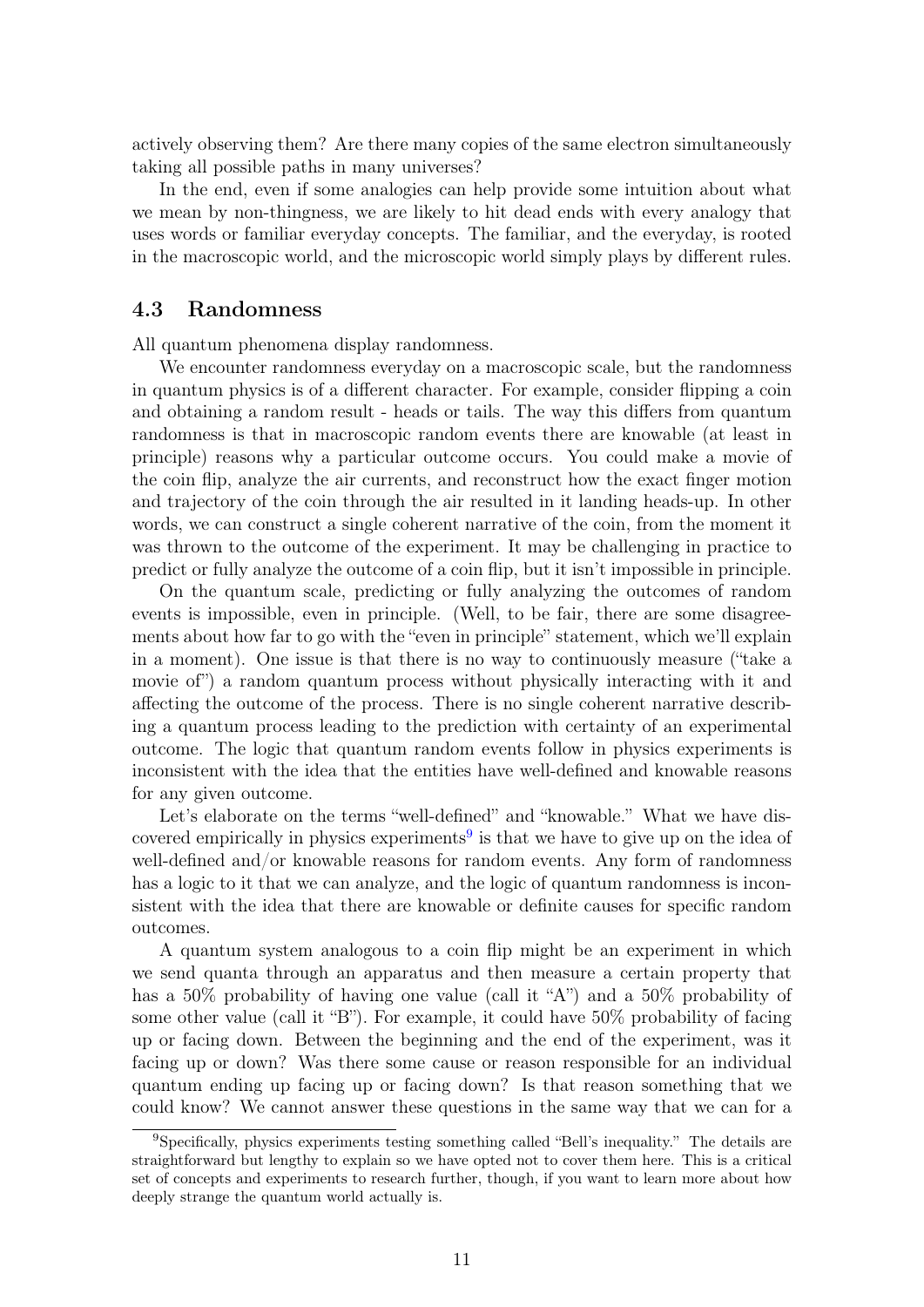coin flip, but to say more in words about what is going on, we have to take on a particular interpretation.[10](#page-11-1)

For example, one interpretation of quantum randomness says that the quantum does not have actual properties until measured. This is taking non-thingness to the extreme, to say that definite properties only exist in certain moments, like measurements, and not in the moments in between. In this interpretation, randomness is truly fundamental, and no story or set of reasons can explain why quanta manifest as they do in any individual case.

Another interpretation is to say that the quantum does have properties between measurements but to know them would require knowing everything about the entire universe. In this interpretation, there is a story that explains why the quantum ends up manifesting in a particular way, but that story potentially involves what is happening billions of light-years away. Does that make it unknowable in principle? We could debate what we mean by "in principle" and land on different sides of the argument, but it certainly involves a different scale of unknowability than the practical unknowability of the outcome of a coin flip.

And yet a third direction of interpretation says that the quantum does have properties between measurements but to fully know and characterize them we would need to have access to many worlds in which every possible outcome is equally real. (And, of course, there are yet other interpretations that say other things).

Again, we all agree that quantum (microscopic) randomness isn't the same as macroscopic randomness, because that's what experiments show us. But when we shift to trying to explain what that means, every rigorously supported option has dramatic consequences in terms of how we think about physical reality and knowability.

With all that said, this is another place we need to caution against over-reading the implications. The fact that randomness is a seemingly incontrovertible aspect of fundamental reality does not mean we live in an "anything goes" universe, or that highly precise predictions are impossible. Quantum randomness is built into the equations of quantum theory. While those equations can only make statistical predictions, the statistical predictions are of very high quality. We have to know where electrons will go, to high accuracy, when we design technologies like computer memory. We have a great deal of knowledge about what quanta will do in most situations that quantum physics addresses, it is just knowledge that pertains statistically to the behavior of many quanta as an ensemble rather than exactly predicting the behavior of each single quantum.

#### <span id="page-11-0"></span>4.4 Entanglement

The final quantum oddity that we want to highlight is *entanglement*. Entanglement is a term for a way that quanta can have fixed and definite relationships to one another while still individually showcasing the same deep quantum randomness. In

<span id="page-11-1"></span><sup>&</sup>lt;sup>10</sup>The interpretation options described in this section are loosely related to the interpretation options presented previously, but different interpretations can take a mix of stances on different aspects of quantum behavior, like randomness. There is such a large set of possible interpretations of quantum physics that we have decided not to attempt to enumerate or name any particular subset, but just to attempt to illustrate some of the differences as they apply to an individual concept like randomness.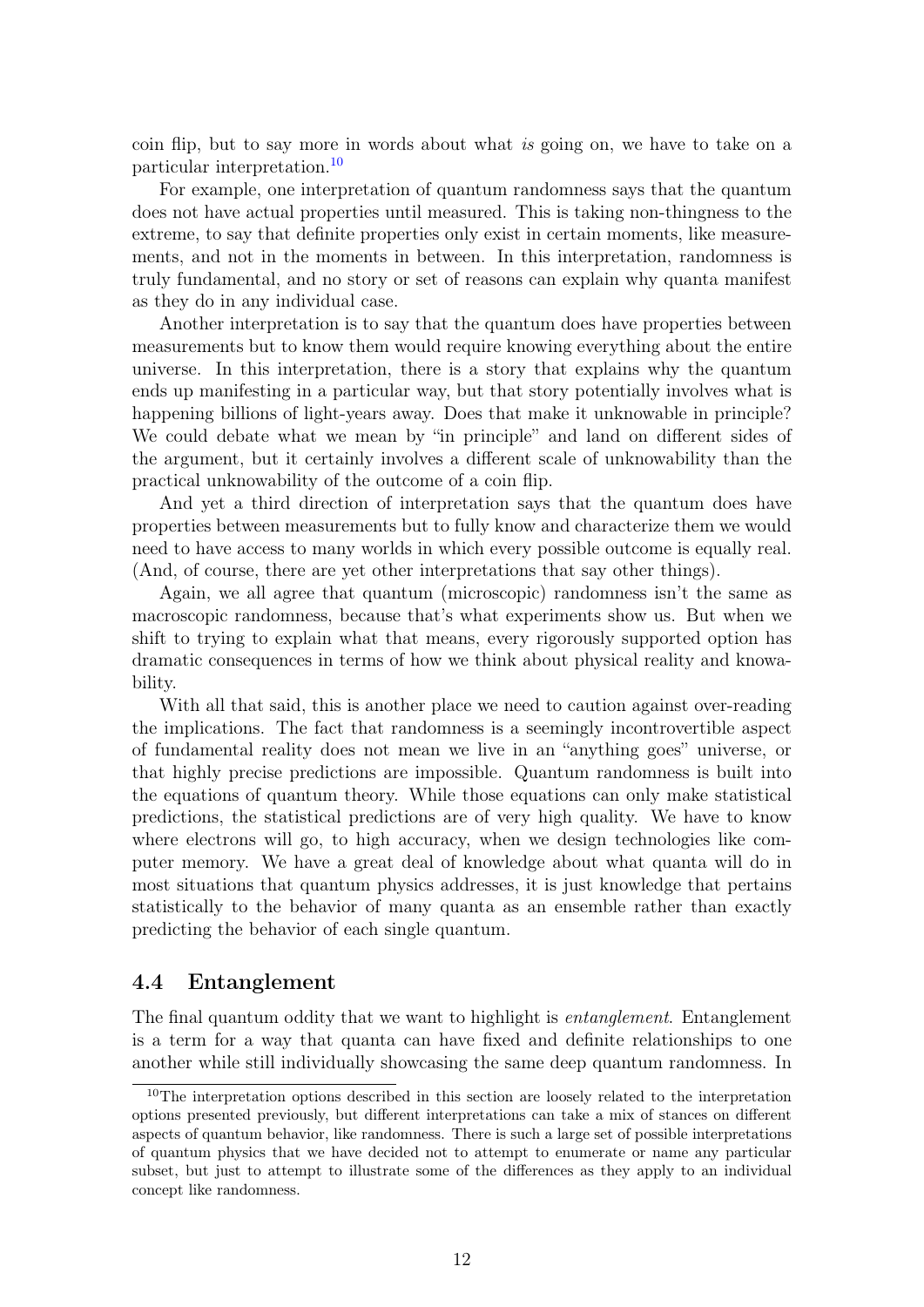a sense, certain relationships themselves become more definable than the things doing the relating.

To set up an illustration of this concept, first imagine you have two coins and you give one to a friend who then leaves town. You agree that at a certain time of day, you are both going to do a little coin-flipping experiment and record your results. At the appointed time, you toss your coin fifty times, and they toss their coin fifty times. Both sets of coin flip results are random. If you call your friend afterwards and compare results, there should be no correlation between what you measured and what they measured.

However, if the coins behaved like quanta and experienced entanglement, there could be a correlation. That is, there could be a relationship between individual coin flip events that were happening at a great distance from one another. With "quantum coins" you could find that both of you experienced random results with no pattern of heads or tails, but every time you obtained heads, your friend obtained tails, and vice versa.<sup>[11](#page-12-0)</sup> That is, the coins seemed to have some kind of magic connection, because there is no plausible way for the two ordinary coins to physically influence each other across large distances.

So, obviously, this kind of odd random-but-connected behavior does not actually happen for coins. It does happen for quanta. It's not magic; it is a feature fully described in the mathematical theory used by physicists, but it is certainly dramatically different from the way that macroscopic reality works. What we see is that relationships among quanta can be preserved by nature despite the individual quanta behaving randomly. Moreover, these relationships are maintained even when the quanta are separated enough that no physical signal (that is, one traveling at the speed of light or slower) could possibly reach from one to another in time to explain how they "know" about each other. Importantly, entanglement *cannot* be used to instantaneously communicate information from one place to another, because that would require a *causal* connection between the two quanta. Entanglement is a *cor*relation and not a causal link of the kind that is necessary if you want to send a signal from one place to another. Nevertheless, it is deeply, deeply weird.

Not only is it weird, it's well proven. The deep oddness of entanglement is showcased by physics experiments that prove that distantly-separated quanta behaving randomly still show, when we compare results after the fact, that their properties were linked.<sup>[12](#page-12-1)</sup>

Entanglement is something that happens constantly in nature, but the longdistance correlations that are studied in experiments (and to which the imaginary "quantum coin" analogy refers) only seem to be possible in exceptionally wellcontrolled environments. Interactions with other quanta disrupt entanglement relationships, even as they create new entanglement relationships on a more local scale. For this reason, entanglement does not offer a plausible mechanism for long-distance interactions among complex real systems like, say, human brains (or anything within

<span id="page-12-0"></span><sup>11</sup>Entangled quanta need not always give such clearly linked measurement results, but they always exhibit some form of correlation or relationship in the measurement results. For example, it could be that the properties of the coins were linked less perfectly, so that 80% of the times in which you obtained heads your friend obtained heads too. This would still be different from what we expect in the macroscopic world, in which there is no way for ordinary coins in ordinary coin-tosses to have such a relationship.

<span id="page-12-1"></span><sup>&</sup>lt;sup>12</sup>For a non-technical explanation of the idea behind these experiments see The mystery of quantum cakes, P. Kwiat and L. Hardy, American Journal of Physics, 68, 33 (2000).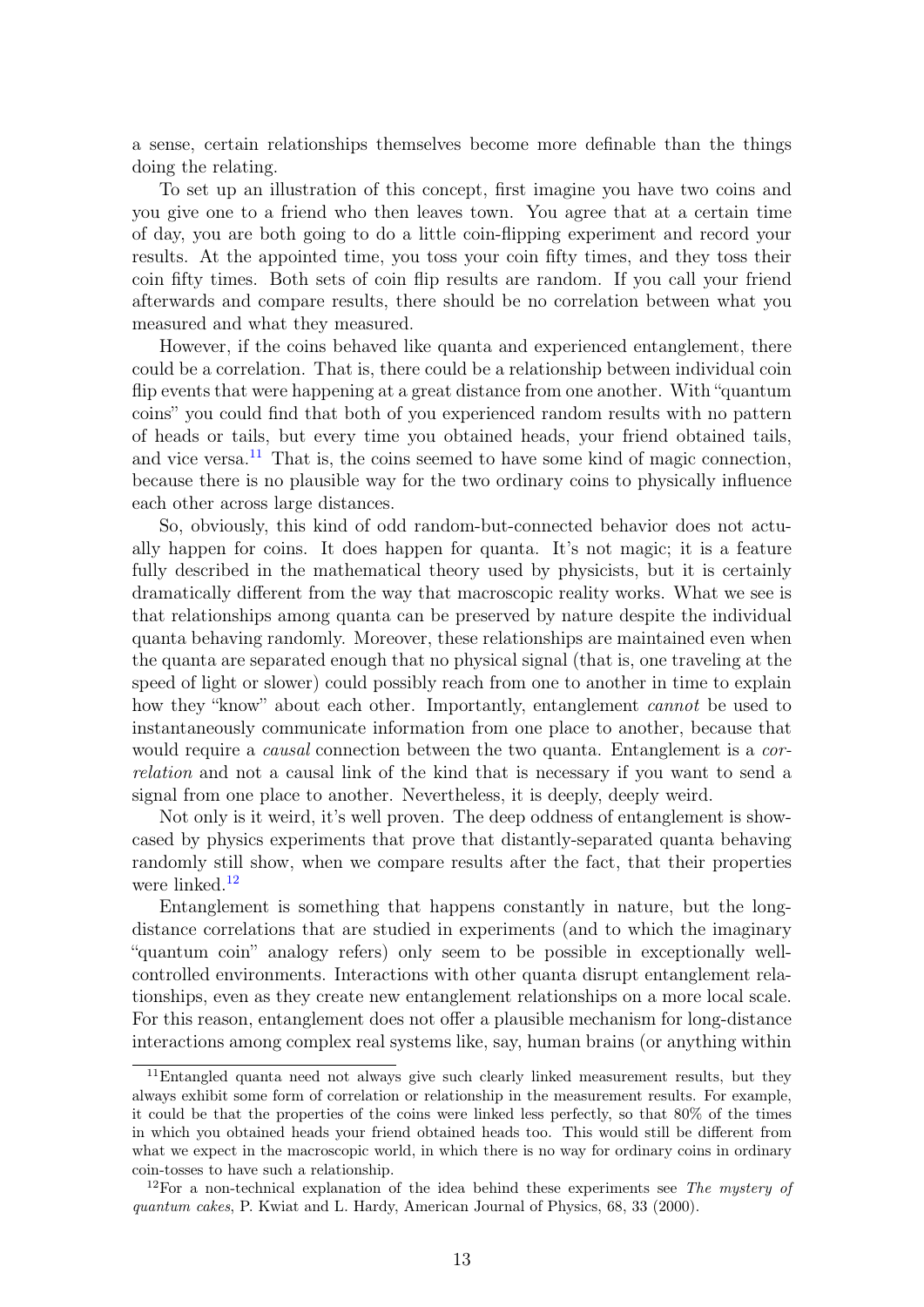human brains). Any electron or photon in your brain is constantly interacting with the rest of the matter in your brain, and thus cannot maintain an entangled state with other quanta in the outside world. Any time we are discussing complex structures of quanta (like complex chemical structures, or biological structures), longdistance entanglement effects are suppressed to the point of being irrelevant, simply because of constant interactions between quanta and their neighbors.

## <span id="page-13-0"></span>5 Quantum to Macroscopic

The previous section established that the microscopic universe behaves in fundamentally different ways than the macroscopic universe. The macroscopic, everyday physical realm is the realm of things with definite properties and definite trajectories through space. Randomness occurs, but outcomes are still linked to a sequence of specific causes. Physical relationships between physical objects are deeply tied to the physical objects themselves (we can't talk about the force exerted by the lamp on the table without there being a lamp and a table). In abstract thought, we have concepts like money or love that may violate these precepts, but physical things do not.

On the microscopic scale, quanta play by different rules. Even though they are physically real entities, they defy description as things. They show a different logic underlying their random behavior, and they demonstrate entanglement.

How does one set of rules and behaviors transition into the other? That is, how do the behaviors of quantum non-things build up to create the behaviors of macroscopic things?

Nobody knows how this works.

One possibility that physicists have considered is that it is a matter of the sheer size of the system. This would mean that there is a physical mechanism that acts on systems above a certain mass, inhibiting quantum weirdness, making it act like a macroscopic thing. Quite a few experiments are being carried out today that look for a potential size scale beyond which quantum features are suppressed due to gravity. No clear macroscopic to quantum boundary yet has been found, and many physicists believe there is no such boundary.

We do know that the more a quantum system interacts with its environment, the more thing-like it tends to become, because little particles in the air, or electromagnetic fluctuations in the environment, for example, can cause quanta to lose their non-thinginess extremely quickly. That is why most quantum phenomena only manifest in very strict laboratory conditions. The quanta must be isolated from the air in vacuum chambers and all interactions with the quanta must be delicately controlled.

In any case, we can never directly access the quantum world. We can only know its effects on macroscopic measurement apparatuses. In a sense, we only access a translation of the micro-scale into the framework of macro things familiar to human experience. The quantum-to-macroscopic boundary is therefore a kind of "language boundary." Just as with translations from one human language to another, there will always be some information that is lost in the process. Since we cannot shrink ourselves down to the quantum scale, we may face fundamental limitations in understanding what the universe is like on the other side of the micro/macro divide.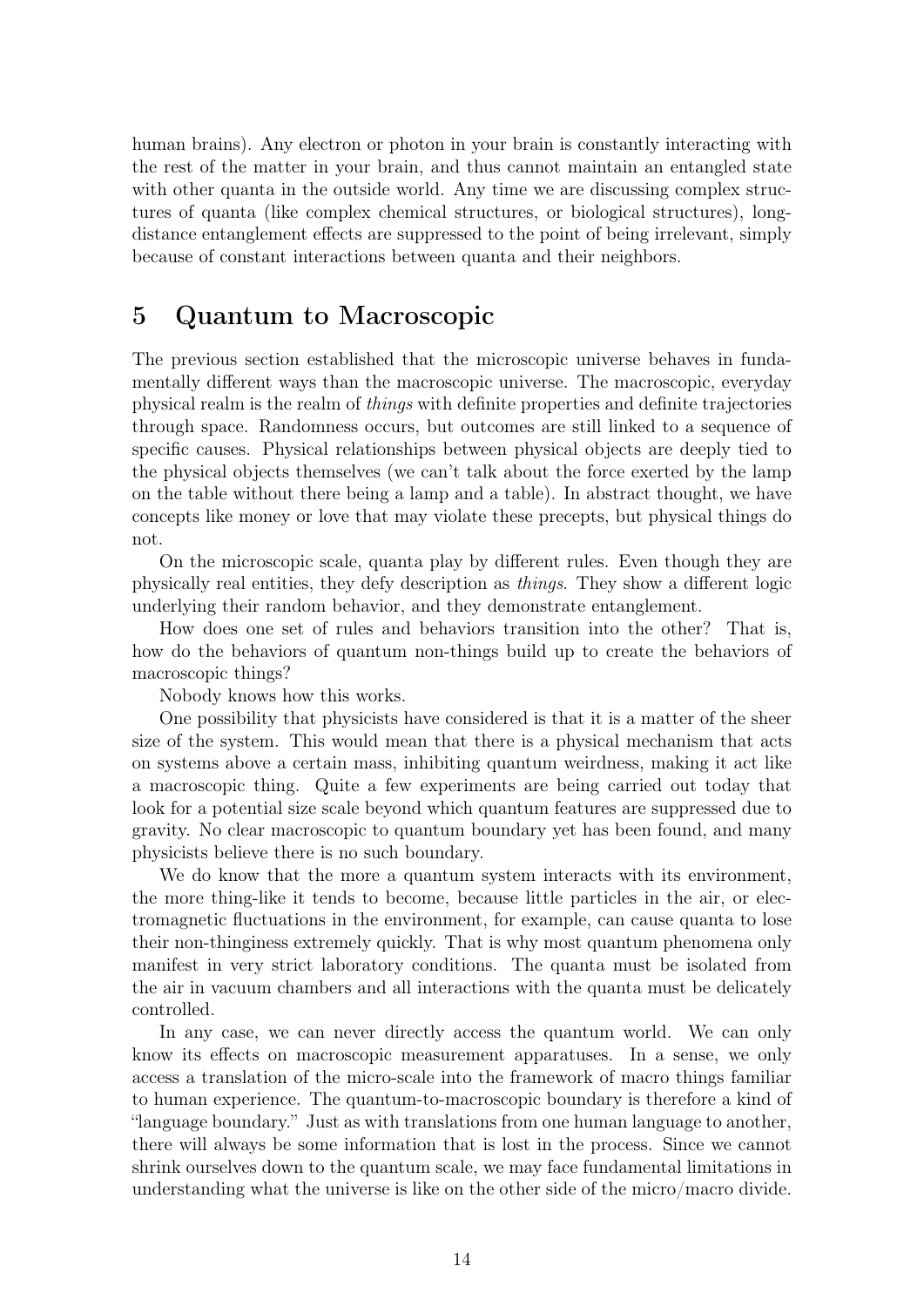Not only do we not know exactly how the quantum world actually works, but we don't know how the multiplicity of random quantum possibilities end up translating to a single measured outcome, which is what we actually see. How exactly does the measurement process affect the behavior of a quantum? Why and how do the interactions with the environment or with a measurement apparatus make a quantum go from a non-thing to a thing? Does this happen instantaneously? Is this "transition" from non-thing to thing more like an illusion, or does it correspond to a distinct change in the rules of physics? $13$ 

As you can see, there are many open questions about how the rules change from micro to macro. That they change is, however, a simple empirical fact. And it is an important point to remember when talking about how quantum physics might relate to the human realm. Even the tiniest dust grain you can imagine has enough quanta within it, and is in such a constant state of interaction with its environment, that it loses quantum behavior. That tiniest bit of dust is a thing with a definite place and definite physical properties. Even if atoms within the grain of dust may, at individual moments, experience entanglement phenomena with each other or with their environment, the dust grain as a whole is not meaningfully entangled with anything else. If it drifts randomly in the wind, that random behavior is of the macroscopic variety, amenable to a narrative description in terms of cause and effect. The equations a physicist would use to describe the grain of dust are simple, classical equations.

This is an important point to make because most of the things we care about in our everyday lives as humans are much larger than a grain of dust, and thus are even farther away from the quantum scale. People, notably. As far as physics is concerned, people are distinctly macroscopic entities, displaying none of the behaviors that quanta display, even if the quanta within our own bodies are busily doing their own thing in their full strangeness. The details end up being irrelevant on our scale: even if there is technically some entanglement that occurs between the outermost electrons of atoms in the layer of dead skin when my hand touches yours, this has no measurable or perceivable consequences of any kind for either of us. It is a curiosity of the natural world that it occurs, but it is not directly important for understanding how you and I interact.

## <span id="page-14-0"></span>6 So what?

Alright, quantum physics is strange. But so what? What, if anything, does this have to do with everyday life, and the problems and questions that we face as humans? There are a few ways you might answer this.

First, you could say "nothing." You can get by, and most people do, without ever explicitly paying attention to quantum physics at any time in your life.

Second, you could say "well, it is of practical importance to technology," because it is. Whether you care or not, you use devices all the time that employ quantum

<span id="page-14-1"></span><sup>&</sup>lt;sup>13</sup>In the many worlds interpretation of quantum mechanics everything behaves with quantum weirdness, even us. When we observe a quantum (via some measurement apparatus) we actually become entangled with the measurement apparatus and with the quantum. The different branches of the universe different versions of us will see different measurement results. This is an example of an interpretation in which our experience of a different set of rules for the macroscopic realm is more like an illusion.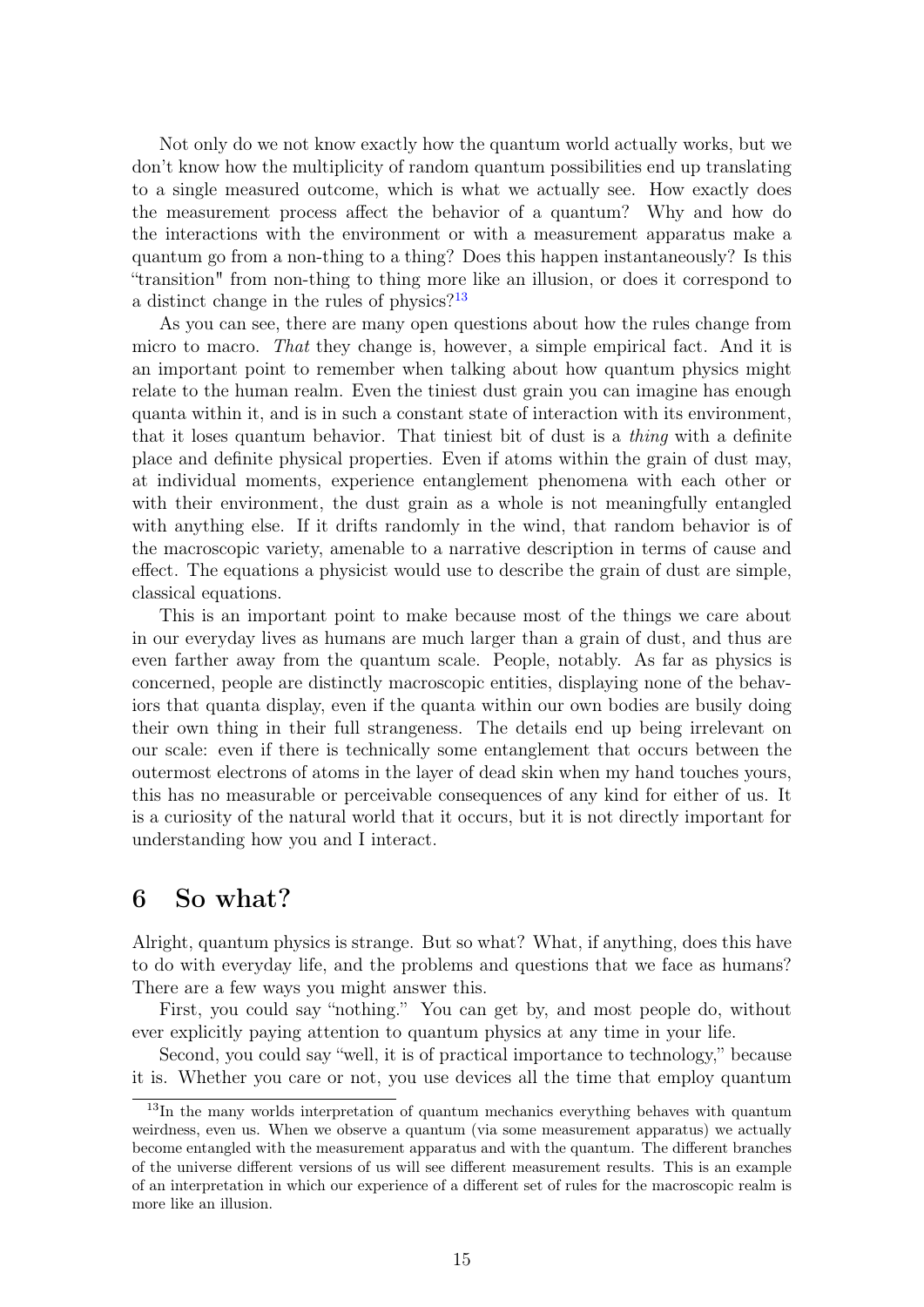physics. So the fact that quantum theory was developed and that it continues to be explored today has clear links to practical applications with economic value.

Third, like scholar Karen Barad, you could say "everything," because it tells us that the universe does not respect the basic preconceptions about reality that we develop as inhabitants of the macroscopic realm. Thus, perhaps our entire philosophical worldview, and even our vocabulary (which is normally quite bound in a thing-based ontology) should completely shift. If, on a fundamental level, relationships are more definable than the things doing the relating, should that challenge how we view the concept of a relationship on any scale? If, on a fundamental level, the properties of entities are indeterminate until interactions occur, should we give up any formal distinctions between subject and object in every context? These are the kinds of philosophical leaps you might take if you commit to a certain interpretation of quantum physics and take quantum ontology as the final word.

Fourth, you could say, "even if quantum physics is not directly relevant to daily life, challenging one's worldview is generally valuable and quantum physics does do that." We do not go as far as Karen Barad does. We are not comfortable committing to a particular interpretation of quantum physics, for one thing. Furthermore, the fact that the universe behaves in strange ways on a micro scale does not, to us, *imply* anything in particular about the way that things actually function on other scales.

But we believe that quantum physics can provide productive challenges to a person's worldview in ways that fall far short of a sweeping overhaul of ontology, epistemology, and ethics. Many applications of quantum ideas to macro-scale phenomena function best when considered as metaphors. They are rich metaphors. Opening up to thinking about non-thingness, indeterminate identity, blurry subject-object boundaries, and the dissolution of narrative may all be constructive things to do in our contemporary social and political moment, even if that context has little to do with the actual physics. It might give us some new inspiration, and new points of view, for thinking differently.

We also think that to grasp quantum physics unavoidably means *unlearning* ideas about how the world itself works that are grounded in macroscopic experience. Because there is no single clear ontology implied by quantum physics, nature does not give us any solid or satisfying replacements for the naive ideas we are forced to give up. To us, this is humbling, in a way that offers a counterbalance to some of the posturing we observe from scientists. Too often scientists and science communicators adopt the role of an authority full of answers, leading them, in the quantum physics case, to sweep problems of interpretation under the rug. In our view the unsettled interpretation of quantum physics – our persistent stuckness, as physicists – is one of the most important things about it. Even though quantum physics has unquestionably expanded our knowledge of the world, it also forces us to consider that some knowledge may be impossible. Moreover, here we stand a full century after the development of quantum physics, and yet we are arguably no closer to resolving basic questions about what is in this universe we inhabit.

As a final note, we recently described this essay and the notion of "obliterating thingness" to School of the Art Institute of Chicago grad student Joshi Radin. In response, she immediately quipped "obliterating thingness sounds like an experience you can get on drugs. Why do you need quantum physics?"

It was a good point, so we just want to reiterate: non-thingness in quantum physics is not about "everything affects everything else" or a breakdown of physical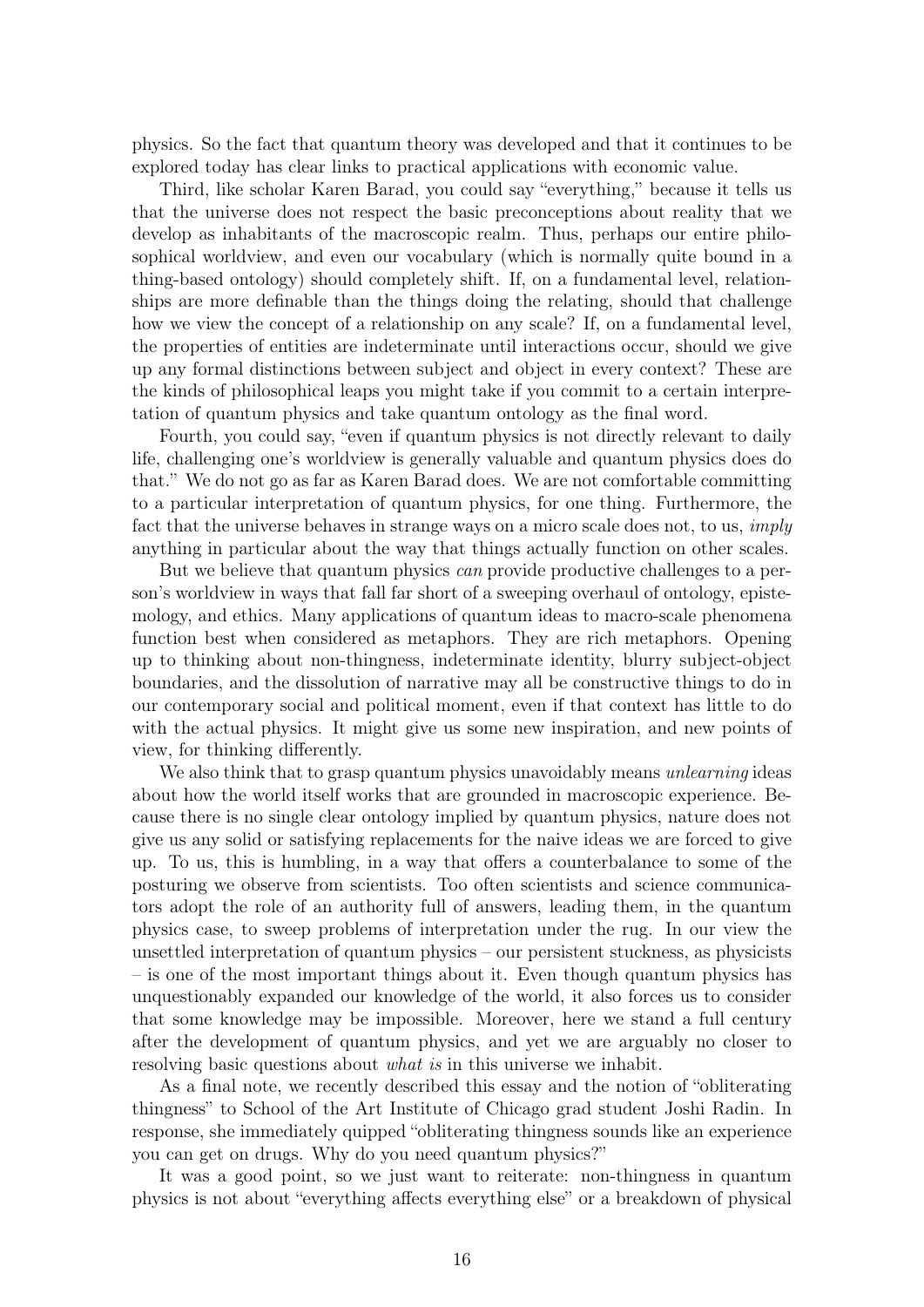barriers in the world. It is not something that, for us, translates to the head-space of feeling oneness with the universe or peace or comfort. That's quantum "woo" talking, not quantum physics. The way that quantum physics obliterates thingness is in the way that it undermines our ability to use language, and the thought structures associated with it (like narrative), to label and describe what we observe in nature when we test its behavior on small scales. It has more to do with a breakdown of our ability to represent reality in ways that feel like they make intuitive sense, leaving us with equations and recipes but no clear understanding of what they actually mean.

To us, there is a different feeling that comes along with contemplating quantum physics, and it is nothing like a sense of peace or wholeness or connectedness. It is a feeling of deep humility, often tinged with frustration. It does not matter how many years you spend as an expert in quantum physics, how much confidence you have in the project of science, or how hard you try to make quantum physics make sense. You will often still find yourself wanting to scream "what the fuck, universe?" while staring at even the most basic experimental results. Quantum reality deeply undermines the sense-making processes we are used to being able to perform as humans. A hundred years of effort has yet shown no way out of the fog. It is possible that the fog is permanent. And that is deeply, deeply humbling, to us, even as we still experience wonder in the power of scientific inquiry. That deep humility is something we do hope to share more broadly. It is a form of cultural processing that we personally value and hope to add to the rich interdisciplinary conversations underway about what all of this means.

## <span id="page-16-0"></span>7 Acknowledgements

This essay grew from a series of conversations that were made possible by the School of the Art Institute of Chicago (SAIC) Scientist in Residence Program, which brought Gabriela Barreto Lemos to the SAIC campus for the Fall semester of 2016. We also acknowledge the support of the SAIC Undergraduate Dean's office and the SAIC Department of Liberal Arts as the primary sponsors of a Spring 2018 symposium entitled "Quantum Unlearning," for which this essay was prepared to provide background reading. Artist (and symposium co-organizer) Kyle Bellucci Johanson has shaped the direction of this essay significantly and provided invaluable feedback. We have benefited from conversations with individuals spanning many disciplines, among which we wish to specifically thank Jacques Pienaar, Erik Nichols, Joseph Kramer, and Robb Drinkwater for helpful comments on prior drafts. We also thank the students in Kathryn's Spring 2018 "Matter, Deconstructed" course at SAIC for providing useful feedback on a couple of confusing points.

## <span id="page-16-1"></span>8 Further Reading

Our intent is for this essay to complement other available readings out there that introduce quantum physics in non-technical language. Thus, we have deliberately avoided going through many of the pedagogical examples (the well-known "double slit experiment" for example) that often anchor those introductions. We have also deliberately avoided some of the common vocabulary - like wave-particle duality - because we want to highlight that such vocabulary choices are linked to specific